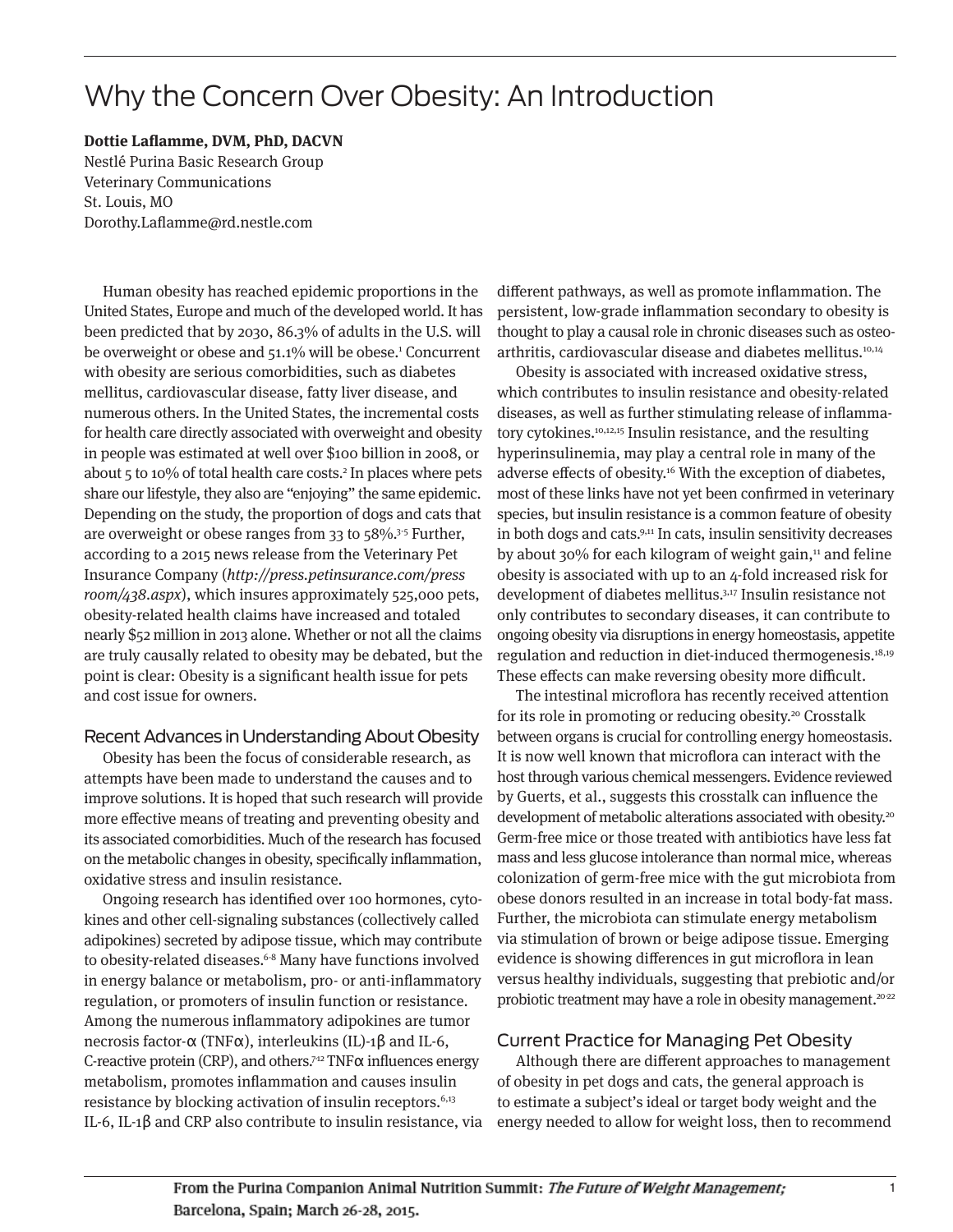a suitable diet in amounts to deliver the estimated energy intake. Plans may include follow-up with the patient at various intervals and giving advice regarding treats for the pet and for increasing exercise and activity.

Controversy exists over the best nutrient profile for diets for obese pets, specifically surrounding the roles of carbohydrates versus fat. Some veterinarians recommend lowcarbohydrate diets for weight management, especially for cats. However, scientific evidence suggests that higher carbohydrate, lower fat diets are more effective for preventing obesity, whereas little data has been published differentiating these nutrients for weight loss in cats or dogs.<sup>23,24</sup> Although higher protein diets increase energy expenditure, and promote greater loss of fat while minimizing loss of lean-body mass when fed in restricted amounts for weight loss, studies do not show a benefit of high-protein diets for the prevention of weight gain.25-28

Success with weight-loss protocols is highly dependent on the pet owner, and owners may be more willing to comply with programs that are easy to follow. Various studies have indicated that pet owners may resist or fail weight-loss programs due to the lack of recognition of their pet as overweight; real or perceived inability to exercise their pet; unwillingness to purchase therapeutic diets; or lack of mindfulness regarding how they feed their pet.<sup>29-31</sup> Even when successful, weight loss in pets tends to occur at a slower rate of loss in a home setting compared to rates obtained in research settings.<sup>25,29,32-34</sup>

Relatively little information has been published regarding maintenance of loss following weight-loss protocols. Two studies (one in dogs, one in cats) showed a reduction in energy requirements induced by weight loss, potentially increasing the risk for weight rebound.35,36 A separate study showed lower energy requirements in cats shortly after weight loss but documented an increase in energy expenditure over time during the weight-maintenance period.<sup>27</sup> Despite this potential challenge, pet dogs maintained their reduced weight when they and their owners were part of a program of continued follow-up evaluations.37

These few studies show that it is possible to correct obesity in pets. However, given that the prevalence of overweight and obese conditions remains above 50%, the current methods for preventing and managing obesity have room for improvement.

### Why Aren't We Succeeding?

Preventing pet obesity is theoretically easier than correcting it. However, this requires the pet owner to have an understanding about what a healthy body condition looks like in their pet and to actively feed the pet to achieve such a body condition. Current evidence suggests that pet owners do not recognize ideal body condition or excess body weight in their own pets.29-31

Thomas Webb, of the University of Sheffield, has referred to "The Ostrich Problem," in which individuals avoid or reject information or self-monitoring.38 Instead, they "stick their head into the sand" and wait for the situation to "go away." Webb's use of this analogy refers primarily to behaviors related to individual achievement of goals and is not specific to obesity. However, this concept applies readily to both human and pet obesity and to pet owners who opt not to monitor their pet's body weight or calorie intake. I propose applying this term even more broadly. Rather than individuals, I propose that the veterinary community and others with the ability to influence pet owners have tended to apply the "Ostrich Principle" to weight management by ignoring excess body weight and risk factors that will lead to obesity and obesity-related comorbidities in their patients. As suggested by the data from Lund, et al.,<sup>3,4</sup> in which veterinarians neglected to diagnose overweight or obesity in 69 to 96% of overweight and obese cats and dogs, our profession may be choosing to stick our "collective heads" in the sand. Various reasons have been suggested to explain these missed diagnoses though without supportive data. Perhaps one step toward successful management of pet obesity may involve developing a better understanding about why both veterinarians and pet owners avoid diagnosing or recognizing obesity and why they avoid addressing it.

#### Future Directions

If one reviews the literature from the past several decades, it is clear that considerable research has been underway to better understand the causes and treatments for obesity. However, despite this, obesity remains a growing problem. It is becoming widely recognized that human obesity is not simply a dietary problem and that the solution does not rest exclusively within the medical community. Instead, a comprehensive approach will be needed to encourage changes in lifestyle, physical activity, diet, and expectations. Similar approaches may be needed in veterinary medicine and among pet owners. Some of the risk factors for pet obesity, e.g., inactivity, indoor lifestyle, and abundant food and treats, are potentially controllable factors that can be modified to reduce pet obesity. Key questions to be addressed are "How?" and "Who?"

#### References

1. Wang Y, Beydoun MA, Liang L, et al. Will All Americans Become Overweight or Obese? Estimating the Progression and Cost of the U.S. Obesity Epidemic. Obesity. 2008;16: 2323-2330.

2. Tsai AG. Direct Medical Cost of Overweight and Obesity in the United States: A Quantitative Systematic Review. Obes Rev. 2011;12:50-61.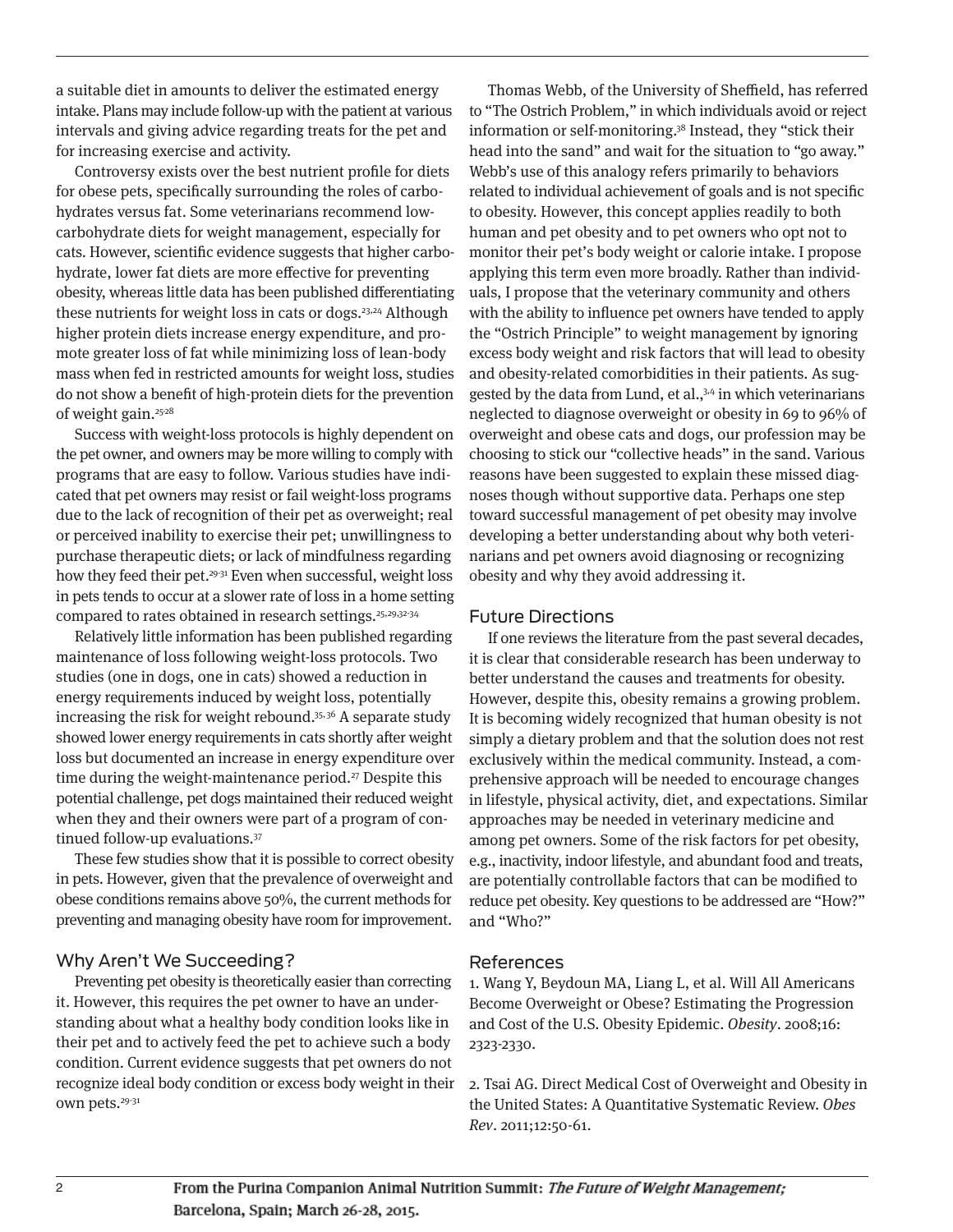3. Lund EM, Armstrong PJ, Kirk CA, et al. Prevalence and Risk Factors for Obesity in Adult Cats from Private U.S. Veterinary Practices. Int J Appl Res Vet M. 2005;3:88-95.

4. Lund EM, Armstrong PJ, Kirk CA, et al. Prevalence and Risk Factors for Obesity in Adult Dogs from Private U.S. Veterinary Practices. Int J Appl Res Vet M. 2006;4:177-186.

5. Association for Pet Obesity Prevention. http://www.petobesity prevention.org/pet-obesity-fact-risks

6. Kershaw E, Flier JS. Adipose Tissue as an Endocrine Organ. J Clin Endocr Metab. 2004;89:2548-2556.

7. Trayhurn P, Wood IS. Signalling Role of Adipose Tissue: Adipokines and Inflammation in Obesity. Biochem Soc T. 2005;33:1078-1081.

8. Balistreri CR, Caruso C, Candore G. The Role of Adipose Tissue and Adipokines in Obesity Related Inflammatory Diseases. Mediat Inflamm. 2010. doi:10.1155/2010/802078.

9. Gayet CE, Bailhache E, Dumon H, et al. Insulin Resistance and Changes in Plasma Concentration of TNFα, IGF1, and NEFA in Dogs During Weight Gain and Obesity. J Anim Physiol An N. 2004;88:157-165.

10. Shoelson SE, Lee J, Goldfine AB. Inflammation and Insulin Resistance. J Clin Invest. 2006;116:1793-1801.

11. Hoenig M, Thomaseth K, Waldron MK, et al. Insulin Sensitivity, Fat Distribution, and Adipocyokine Response to Different Diets in Lean and Obese Cats Before and After Weight Loss. Am J Physiol-Reg I. 2007;292:R227-R234.

12. Tanner AE, Martin J, Saker KE. Oxidative Stress and Inflammatory State Induced by Obesity in the Healthy Feline. J Anim Physiol An N. 2007;91:163-166.

13. Plomgaard PL, Bouzakri PK, Krogh-Madsen R, et al. Tumor Necrosis Factor-Alpha Induces Skeletal Muscle Insulin Resistance in Healthy Human Subjects Via Inhibition of Akt Substrate 160 Phosphorylation. Diabetes. 2005;54:2939-2945.

14. Wellen KE, Hotamisligil GS. Inflammation, Stress and Diabetes. J Clin Invest. 2005;115:1111-1119.

15. Ceriello A, Motz E. Is Oxidative Stress the Pathogenic Mechanism Underlying Insulin Resistance, Diabetes, and Cardiovascular Disease? The Common Soil Hypothesis Revisited. Arterioscl Throm Vas. 2004;24:816-823.

16. Reaven GM. Banting Lecture 1988: Role of Insulin Resistance in Human Disease. Diabetes. 1988;37:1595-1607.

17. Scarlett JM, Donoghue S. Associations Between Body Condition and Disease in Cats. J Am Vet Med Assoc. 1998;212: 1725-1731.

18. Schwartz MW, Figlewicz DP, Baskin DG, et al. Insulin in the Brain: A Hormonal Regulator of Energy Balance. Endocr Rev. 1992;13:387-414.

19. Watanabe TM, Nomura M, Nakayasu K, et al. Relationships Between Thermic Effect of Food, Insulin Resistance and Autonomic Nervous Activity. J Med Invest. 2006;53:153-158.

20. Guerts L, Neyrinck AM, Delzenne NM, et al. Gut Microbiota Controls Adipose Tissue Expansion, Gut Barrier and Glucose Metabolism: Novel Insights into Molecular Targets and Interventions Using Prebiotics. Benef Microbes. 2014; 5:3-17.

21. Escobedo G, Lopez-Ortiz E, Torres-Castro I. Gut Microbiota as a Key Player in Triggering Obesity, Systemic Inflammation and Insulin Resistance. Rev Invest Clin. 2014;66:450-459.

22. Stenman LK, Waget A, Garret C, et al. Potential Probiotic Bifidobacterium Animalis spp lactis 420 Prevents Weight Gain and Glucose Intolerance in Diet-Induced Obese Mice. Benef Microbes. 2014;5:437-445.

23. Nguyen PG, Dumon HJ, Siliart BS, et al. Effects of Dietary Fat and Energy on Body Weight and Composition after Gonad ectomy in Cats. Am J Vet Res. 2004;65:1708-1713.

24. Backus RC, Cave NJ, Keisler DH. Gonadectomy and High Dietary Fat But Not High Dietary Carbohydrate Induce Gains in Body Weight and Fat of Domestic Cats. Brit J Nutr. 2007; 98:641-650.

25. Laflamme DP, Hannah SS. Increased Dietary Protein Promotes Fat Loss and Reduces Loss of Lean Body Mass During Weight Loss in Cats. Int J Appl Res Vet M. 2005;3:62-68.

26. Michel KE, Bader A, Shofer FS, et al. Impact of Time-Limited Feeding and Dietary Carbohydrate Content on Weight Loss in Group-Housed Cats. J Feline Med Surg. 2005;7:349-355.

27. Vasconcellos RS, Borges NC, Concalves KNV, et al. Protein Intake During Weight Loss Influences the Energy Required for Weight Loss and Maintenance in Cats. J Nutr. 2009;139: 855-860.